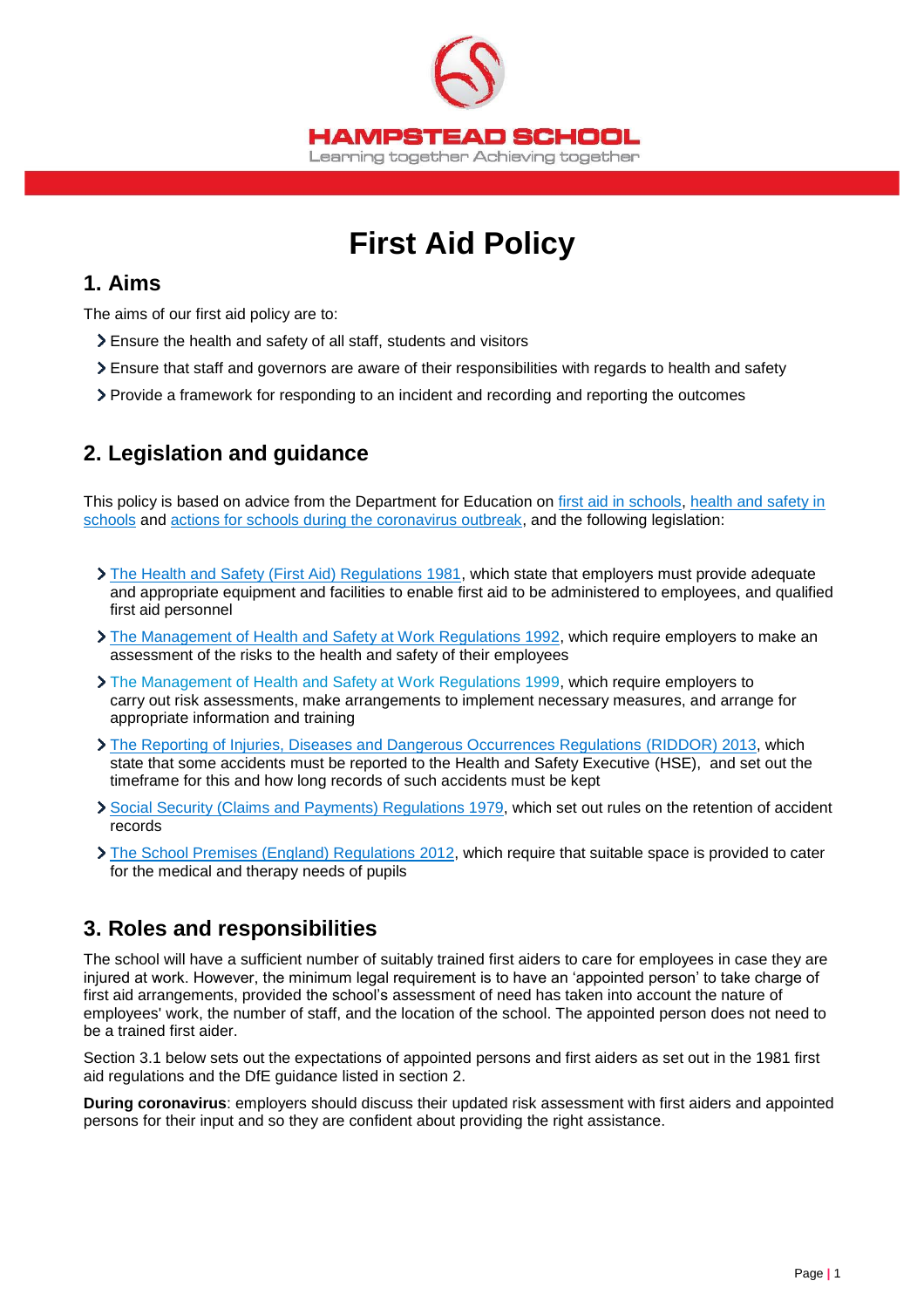### **3.1 Appointed person(s) and first aiders**

The school's appointed Margaret Johnson and Stephen Garrett. They are responsible for:

- Taking charge when someone is injured or becomes ill
- Ensuring there is an adequate supply of medical materials in first aid kits, and replenishing the contents of these kits
- Ensuring that an ambulance or other professional medical help is summoned when appropriate

First aiders are trained and qualified to carry out the role (see section 7) and are responsible for:

- Acting as first responders to any incidents; they will assess the situation where there is an injured or ill person, and provide immediate and appropriate treatment
- > Sending pupils home to recover, where necessary
- Submit an accident report on the same day, or as soon as is reasonably practicable, after an incident (see the template in appendix 2)
- > Keeping their contact details up to date

Our school's first aiders are listed in appendix 1. Their names will also be displayed prominently around the school.

#### **3.2 The local authority and governing board**

Camden Local Authority has ultimate responsibility for health and safety matters in the school, but delegates responsibility for the strategic management of such matters to the governing board.

The governing board delegates operational matters and day-to-day tasks to the Head and staff members.

#### **3.3 The headteacher**

The headteacher is responsible for the implementation of this policy, including:

- Ensuring that an appropriate number of first aid personnel are present in the school at all times
- Ensuring that first aiders have an appropriate qualification, keep training up to date and remain competent to perform their role
- Ensuring all staff are aware of first aid procedures
- Ensuring appropriate risk assessments are completed and appropriate measures are put in place
- Undertaking, or ensuring that managers undertake, risk assessments, as appropriate, and that appropriate measures are put in place
- Ensuring that adequate space is available for catering to the medical needs of pupils
- Reporting specified incidents to the HSE when necessary (see section 6)

#### **3.5 Staff**

School staff are responsible for:

- Ensuring they follow first aid procedures
- Ensuring they know who the first aiders in school are
- Completing accident reports (see appendix 2) for all incidents they attend to where a first aider is not called
- Informing the Head or their line manager of any specific health conditions or first aid needs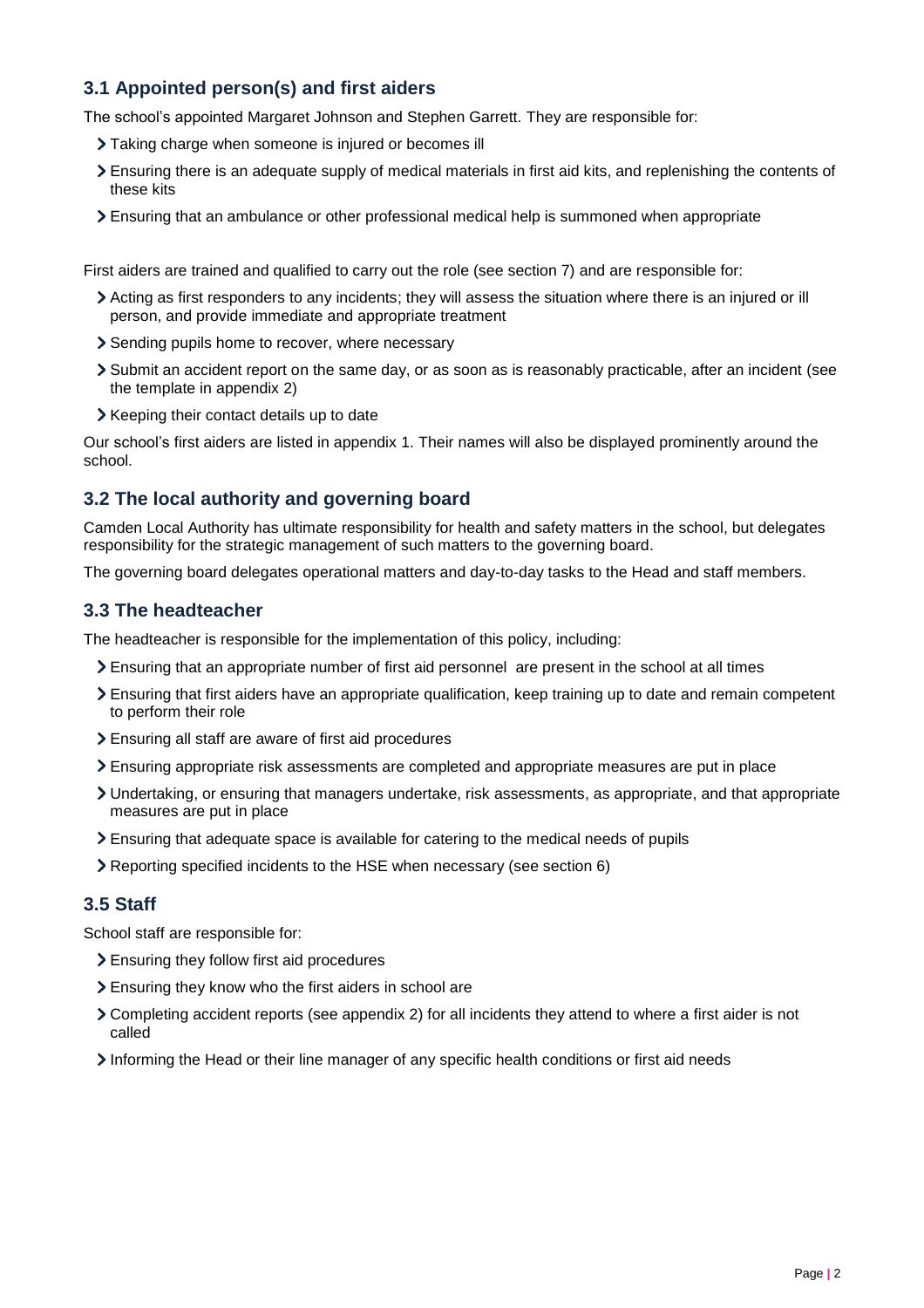# **4. First aid procedures**

#### **4.1 In-school procedures**

In the event of an accident resulting in injury:

- The closest member of staff present will assess the seriousness of the injury and seek the assistance of a qualified first aider, if appropriate, who will provide the required first aid treatment
- The first aider, if called, will assess the injury and decide if further assistance is needed from a colleague or the emergency services. They will remain on scene until help arrives
- The first aider will also decide whether the injured person should be moved or placed in a recovery position
- $\geq$  If the first aider judges that a student is too unwell to remain in school, parents will be contacted and asked to collect their child. Upon their arrival, the first aider will recommend next steps to the parents
- If emergency services are called, the First Aider or Head of Year will contact parents immediately
- The first aider/relevant member of staff will complete the central minor injuries record or a full accident report on the same day or as soon as is reasonably practical after an incident resulting in an injury

**During coronavirus**: first aiders will follow Health and Safety Executive (HSE) guidance for [first aid during](https://www.hse.gov.uk/coronavirus/first-aid-and-medicals/first-aid-certificate-coronavirus.htm)  [coronavirus.](https://www.hse.gov.uk/coronavirus/first-aid-and-medicals/first-aid-certificate-coronavirus.htm) They will try to assist at a safe distance from the casualty as much as possible and minimise the time they share a breathing zone. Treating any casualty properly will be the first concern. Where it is necessary for first aid provision to be administered in close proximity, those administering it will pay particular attention to sanitation measures immediately afterwards including washing their hands.

#### **4.2 Off-site proced**u**res**

When taking students off the school premises, staff will ensure they always have the following:

- > A school mobile phone
- > A portable first aid kit
- Information about the specific medical needs of students
- > Parents' contact details

Risk assessments will be completed by the trip leader prior to any educational visit that necessitates taking students off school premises.

**During coronavirus**: we will take account of any government advice in relation to educational visits during the coronavirus pandemic.

# **5. First aid equipment**

A typical first aid kit in our school will include the following:

- A leaflet with general first aid advice
- > Regular and large bandages
- Eye pad bandages
- > Triangular bandages
- > Adhesive tape
- > Safety pins
- > Disposable gloves
- > Antiseptic wipes
- Plasters of assorted sizes
- > Scissors
- Cold compresses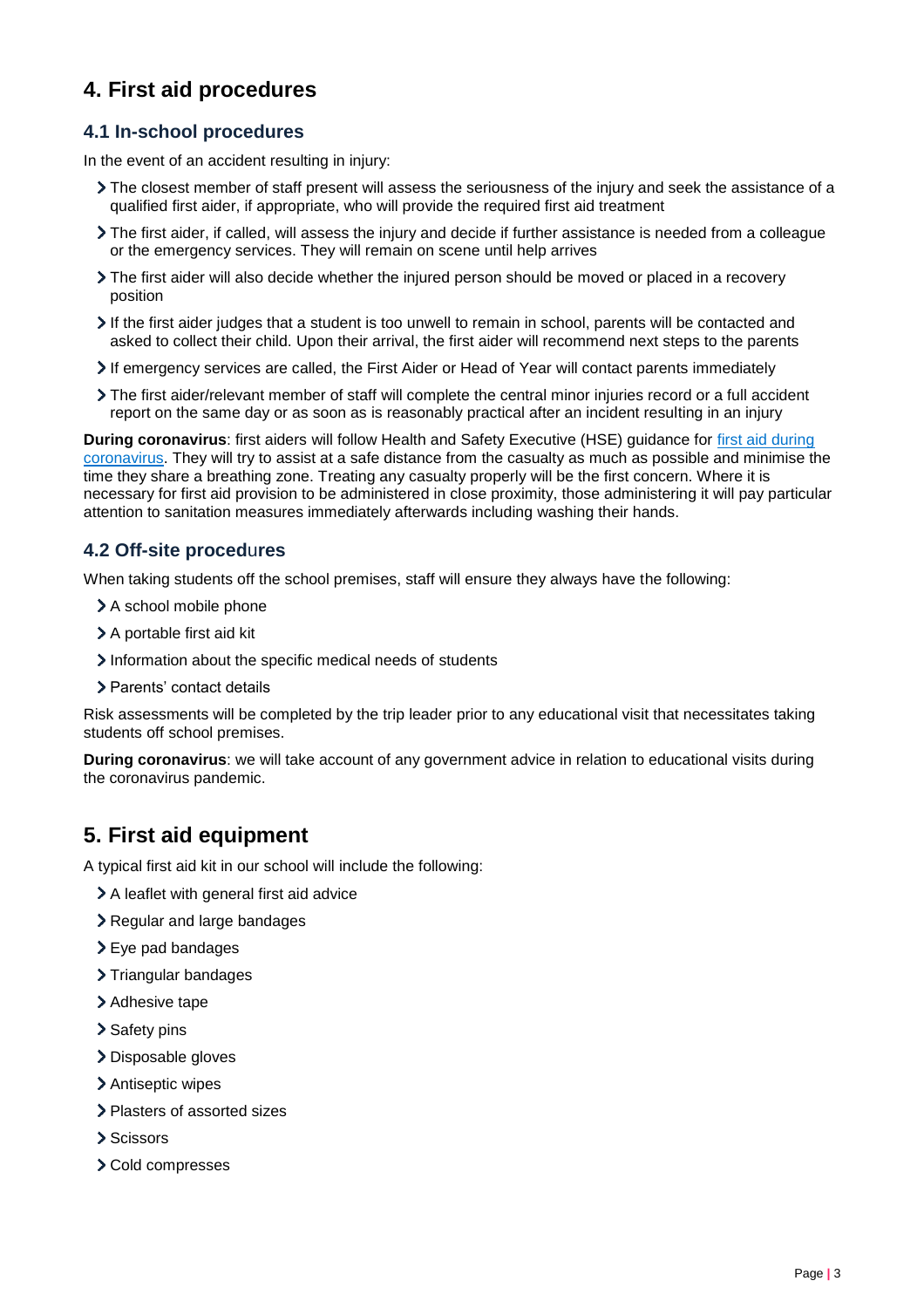#### > Burns dressings

No medication is kept in first aid kits.

First aid kits are stored in:

- > The first aid room
- Reception (at the desk)
- > The administration office
- > All science labs
- > All design and technology classrooms
- > The school kitchen

# **6. Record-keeping and reporting**

In addition to the below, accidents other than minor injuries must be reported to the local authority using the CamdenReport Line.

#### **6.1 First aid and accident record book**

- An accident will be recorded by the first aider/relevant member of staff on either the central First Aid record spreadsheet or reported to the Camden Report Line on the same day or as soon as possible after an incident resulting in an injury – Telephone Number – 02920 266 787 For the purposes of reporting the line manager is the Head.
- As much detail as possible should be supplied when reporting an accident, including all of the information included at appendix 2
- A copy of the accident report form will also be added to the student's educational record by the relevant Head of Year
- Records held in the minor injuries register and those reported to Camden Report Line will be retained by the school for a minimum of 3 years, in accordance with regulation 25 of the Social Security (Claims and Payments) Regulations 1979, and then securely disposed.

### **6.2 Reporting to the HSE**

The Senior Leader in charge of first aid will keep a record of any accident which results in a reportable injury, disease, or dangerous occurrence as defined in the RIDDOR 2013 legislation (regulations 4, 5, 6 and 7).

The Senior Leader in charge of first aid will report these to the Health and Safety Executive as soon as is reasonably practicable and in any event within 10 days of the incident.

Reportable injuries, diseases or dangerous occurrences include:

> Death

- > Specified injuries, which are:
	- Fractures, other than to fingers, thumbs and toes
	- Amputations
	- Any injury likely to lead to permanent loss of sight or reduction in sight
	- Any crush injury to the head or torso causing damage to the brain or internal organs
	- Serious burns (including scalding)
	- Any scalding requiring hospital treatment
	- Any loss of consciousness caused by head injury or asphyxia
	- Any other injury arising from working in an enclosed space which leads to hypothermia or heatinduced illness, or requires resuscitation or admittance to hospital for more than 24 hours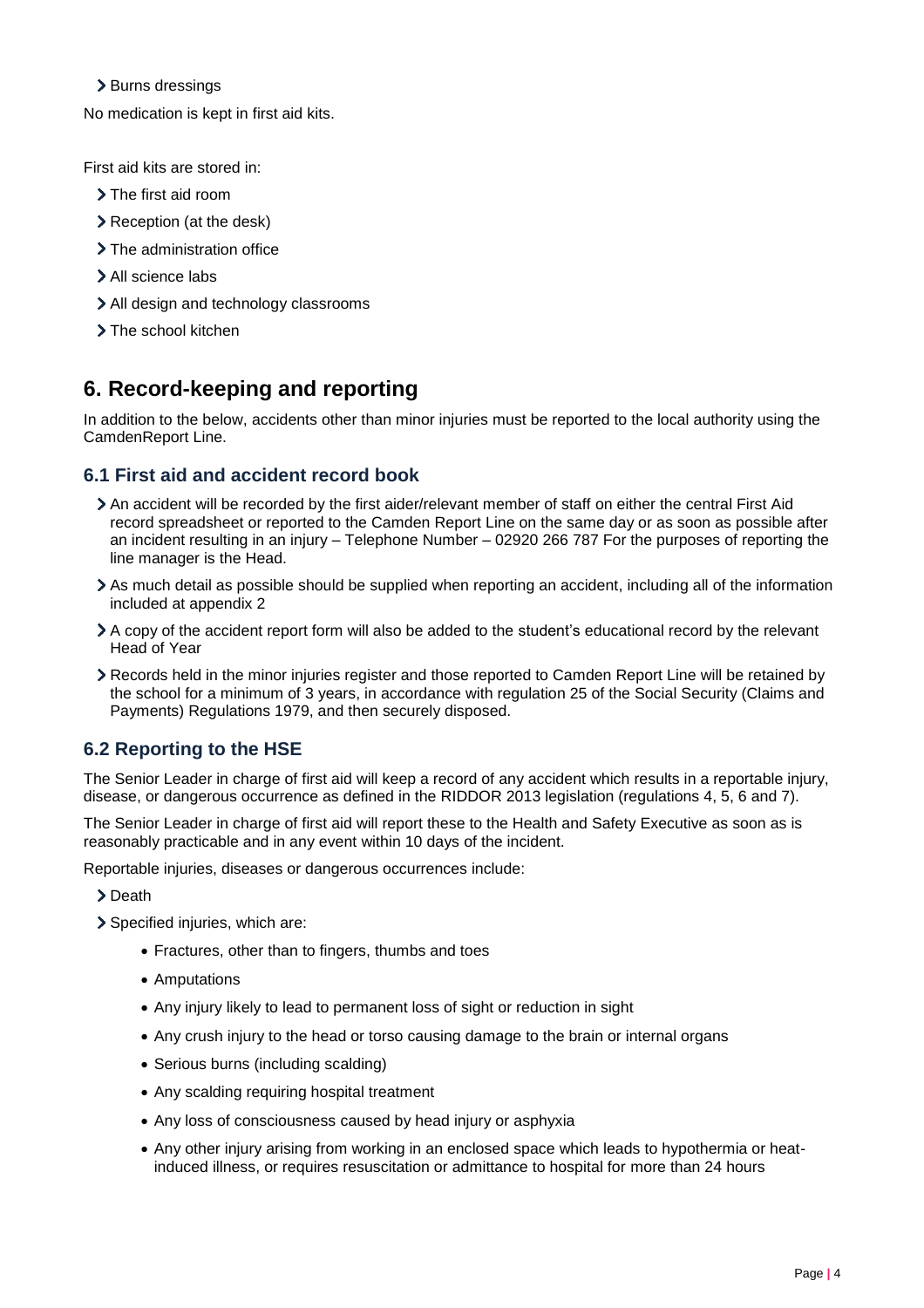- Injuries where an employee is away from work or unable to perform their normal work duties for more than 7 consecutive days (not including the day of the incident)
- Where an accident leads to someone being taken to hospital
- Near-miss events that do not result in an injury, but could have done. Examples of near-miss events relevant to schools include, but are not limited to:
	- The collapse or failure of load-bearing parts of lifts and lifting equipment
	- The accidental release of a biological agent likely to cause severe human illness
	- The accidental release or escape of any substance that may cause a serious injury or damage to health
	- An electrical short circuit or overload causing a fire or explosion

Information on how to make a RIDDOR report is available here:

[How to make a RIDDOR report, HSE](http://www.hse.gov.uk/riddor/report.htm) http://www.hse.gov.uk/riddor/report.htm

### **7. Training**

All school staff are able to undertake first aid training if they would like to.

All first aiders must have completed a training course, and must hold a valid certificate of competence to show this. The school will keep a register of all trained first aiders, what training they have received and when this is valid until (see appendix 3).

Staff are encouraged to renew their first aid training when it is no longer valid.

### **8. Monitoring arrangements**

This policy will be reviewed by the Senior Leader in charge of first aid every  $2\gamma$  years.

At every review, the policy will be approved by the Governors Personal Development & Behaviour Committee.

### **9. Links with other policies**

This first aid policy is linked to the

- > Health and safety policy
- Policy on supporting pupils with medical conditions

### **Policy Review**

This policy is available on the school website and available on request from the Administration Office.

The policy was last reviewed and agreed by Personal Development & Behaviour Committee on 16 November 2021. This policy will be reviewed on an annual basis. It is due to be reviewed again in the academic year 2022/2023.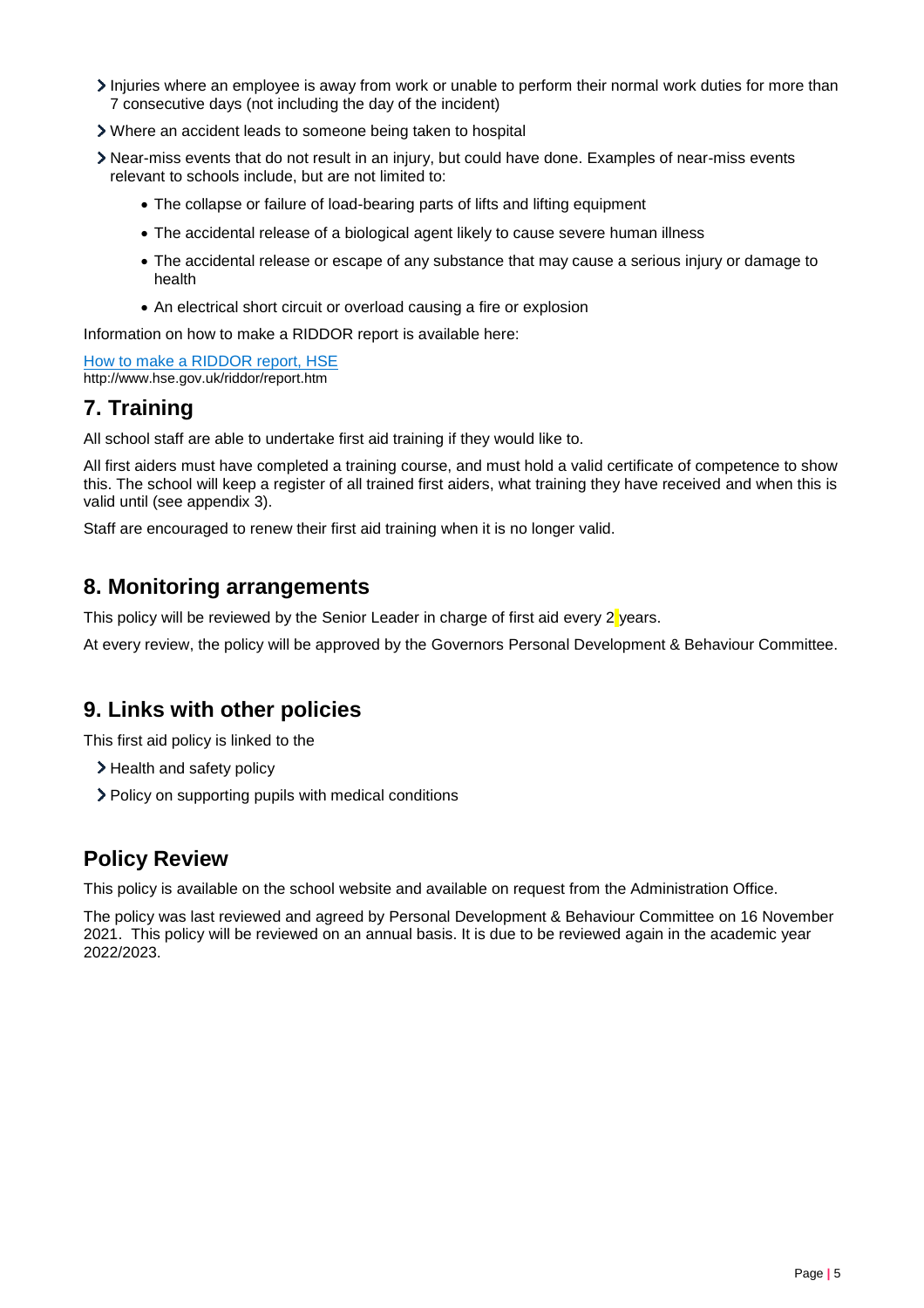| <b>Designated First Aider</b> | <b>Extension</b> |
|-------------------------------|------------------|
| <b>Stephen Garrett</b>        | 272              |
| <b>Diane Davis</b>            | 225              |
| Maria Cunha                   | 317              |
| <b>Zahid Fazel</b>            | 255              |
| Nigun Aden                    | 269              |
| <b>Hayat Sultan</b>           | 292              |
| Jocelyn Jorgensen-Kemp        | 213              |
| Eula Ranger                   | $\overline{0}$   |
| <b>Salim Miah</b>             | 263              |
| Ewa Bignell                   | 316              |

# DESIGNATED FIRST AIDERS

**In an emergency ALL first aiders will be on call**